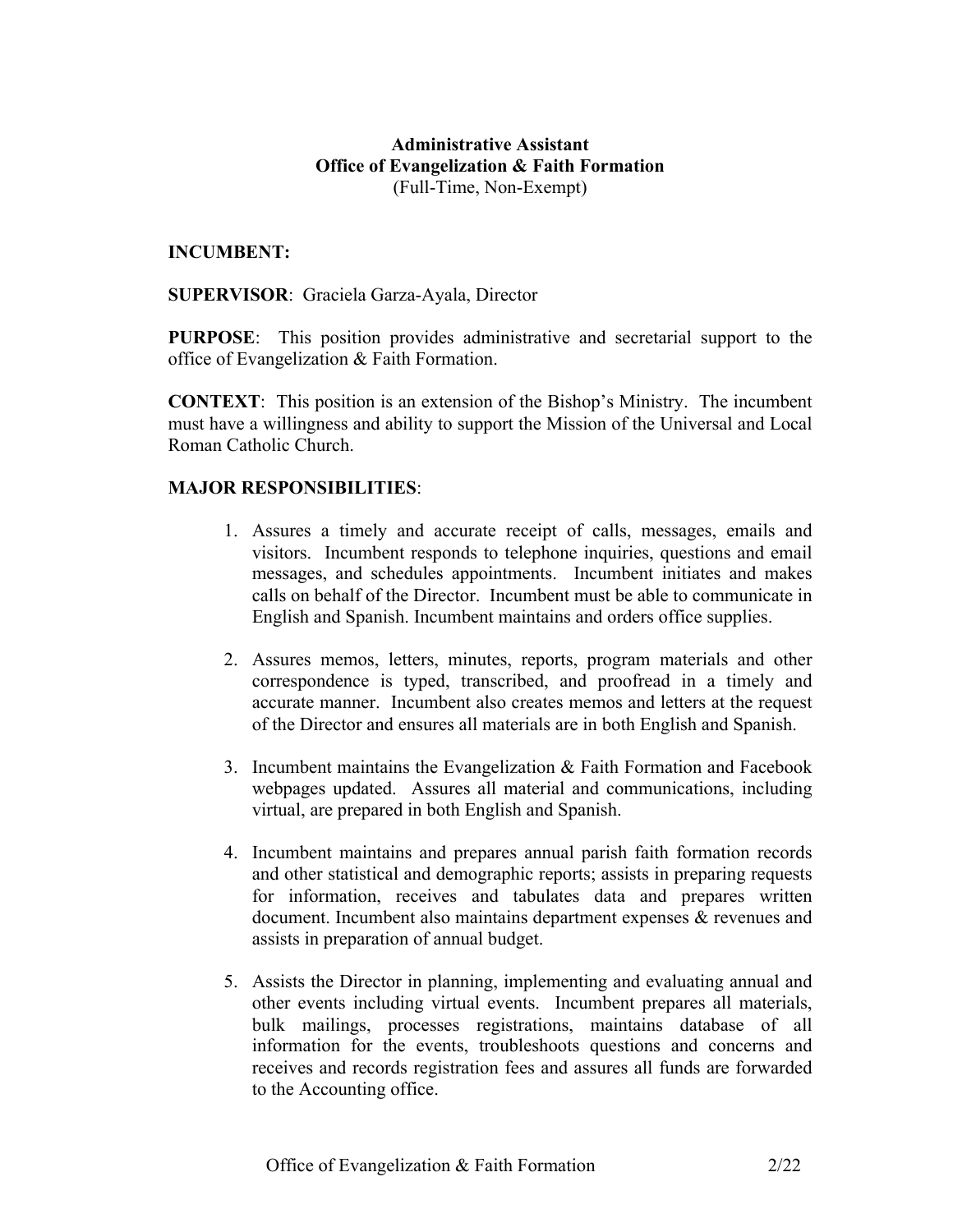- 6. Assists the Director in preparing for various meetings such as the Parish Catechetical Leader's meetings and other committee meetings, both inperson and virtual. Incumbent provides hospitality, takes minutes, and prepares information as needed.
- 7. Incumbent creates announcements, flyers, memos, brochures, etc. for events, specialization courses, retreats, and on-going faith formation workshops.
- 8. Maintains a current level of knowledge and skills required to effectively serve in this position. This is accomplished by participation or membership in appropriate professional associations, by attending workshops or classes, by networking with diocesan colleagues, and through subscriptions to appropriate publications.

## **QUALIFICATIONS:**

- 1. High school degree or equivalent; 2-4 years of college or certification preferable.
- 2. 4-5 years of demonstrated successful office experience, with the ability to multi-task.
- 3. Excellent verbal, comprehension and written bi-lingual communication skills (English and Spanish). Ability to translate written documents from English to Spanish and from Spanish to English.
- 4. Ability to work collaboratively yet independently.
- 5. Demonstrated competence in planning and organizing major events.
- 6. Competence in Microsoft 365 and Office, and Facebook. Experience with Zoom, Flocknote, Google docs, Canva, In-Design, Adobe preferred. Knowledge and/or use of various electronic devices is a plus.
- 7. Open to work occasional evenings and weekends.